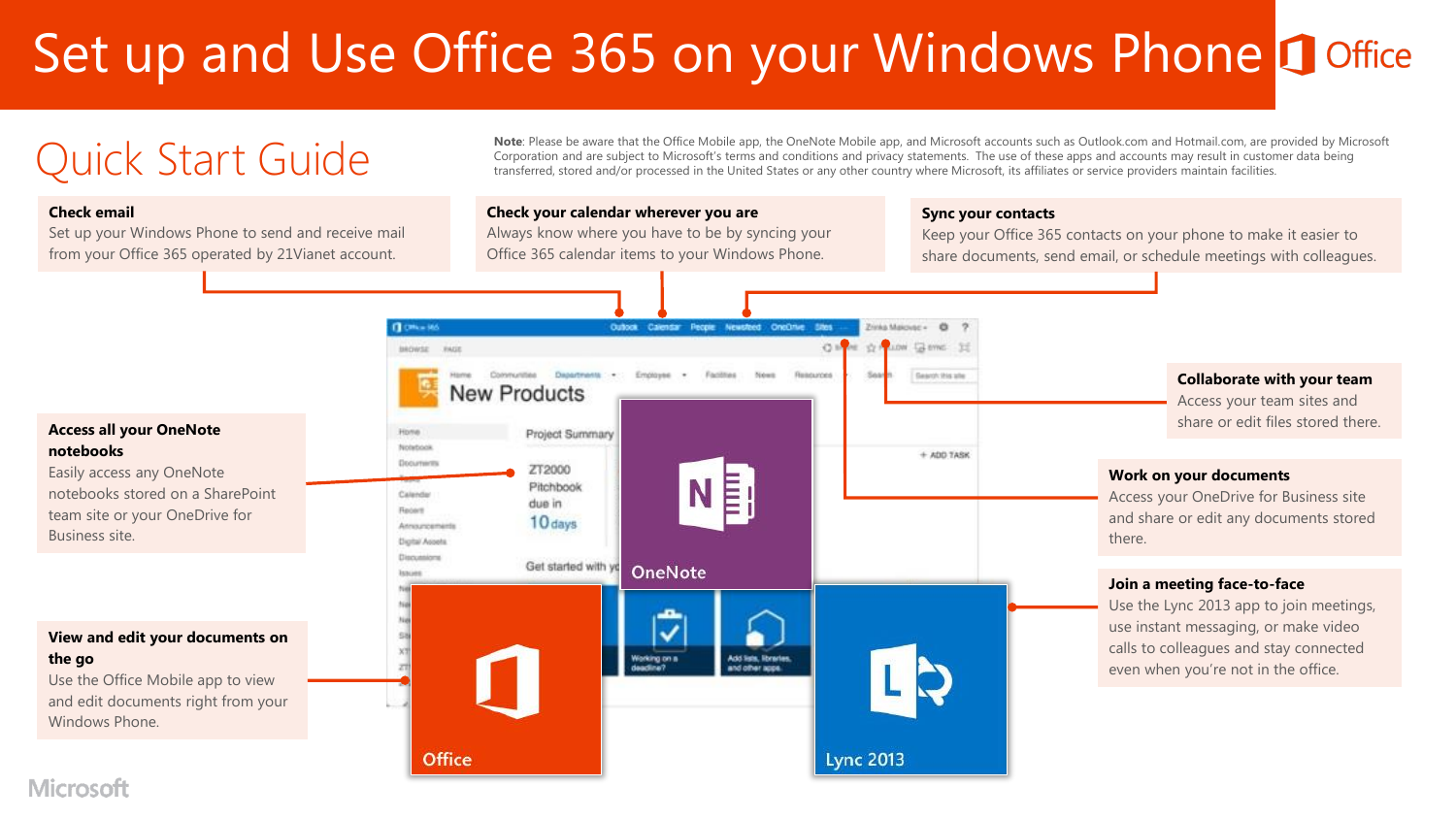# Set up the Office Mobile app

Windows Phone is pre-installed with the Office Mobile app. Office Mobile is where you create new Office Word, Excel, and PowerPoint documents and where you can view and edit documents stored on OneDrive for Business or SharePoint sites.

How you choose to set up the Office Mobile app depends on whether you've already added your Office 365 operated by 21Vianet email account to your phone. Follow the procedure that best matches what you need to do.

### **I need to set up my Office 365 email account and the Office Mobile app for the first time**

- 1. In the App list, tap **Office**.
- 2. On **Places**, tap **Office 365** > **Set up**.
- 3. On **Add an Account**, tap **Outlook**. Type your full Office 365 email address, for example tony@contoso.cn and tap **sign in**. Your account takes a few minutes to set up.
- 4. Your mail, calendar, contacts, and OneDrive for Business account are set up by default on your phone. Tap **done**.



# Manage your email, calendar, and contacts

If you followed the procedures for setting up Office Mobile on the previous page, your Office 365 email, calendar, and contacts information are automatically synced. You can make changes to your Office 365 operated by 21Vianet account from the **Settings**  menu.

- 1. In the App list, tap **Settings > email+accounts**.
- 2. Tap your Office 365 operated by 21Vianet account.
- 3. From the account's settings, you can:
	- Rename the account
	- Set when you want new content to download
	- Set how far back you want to download emails
	- Uncheck any items such as email, contacts, calendar, and tasks that you don't want to sync
- 4. When you're finished making your changes, tap **Done**

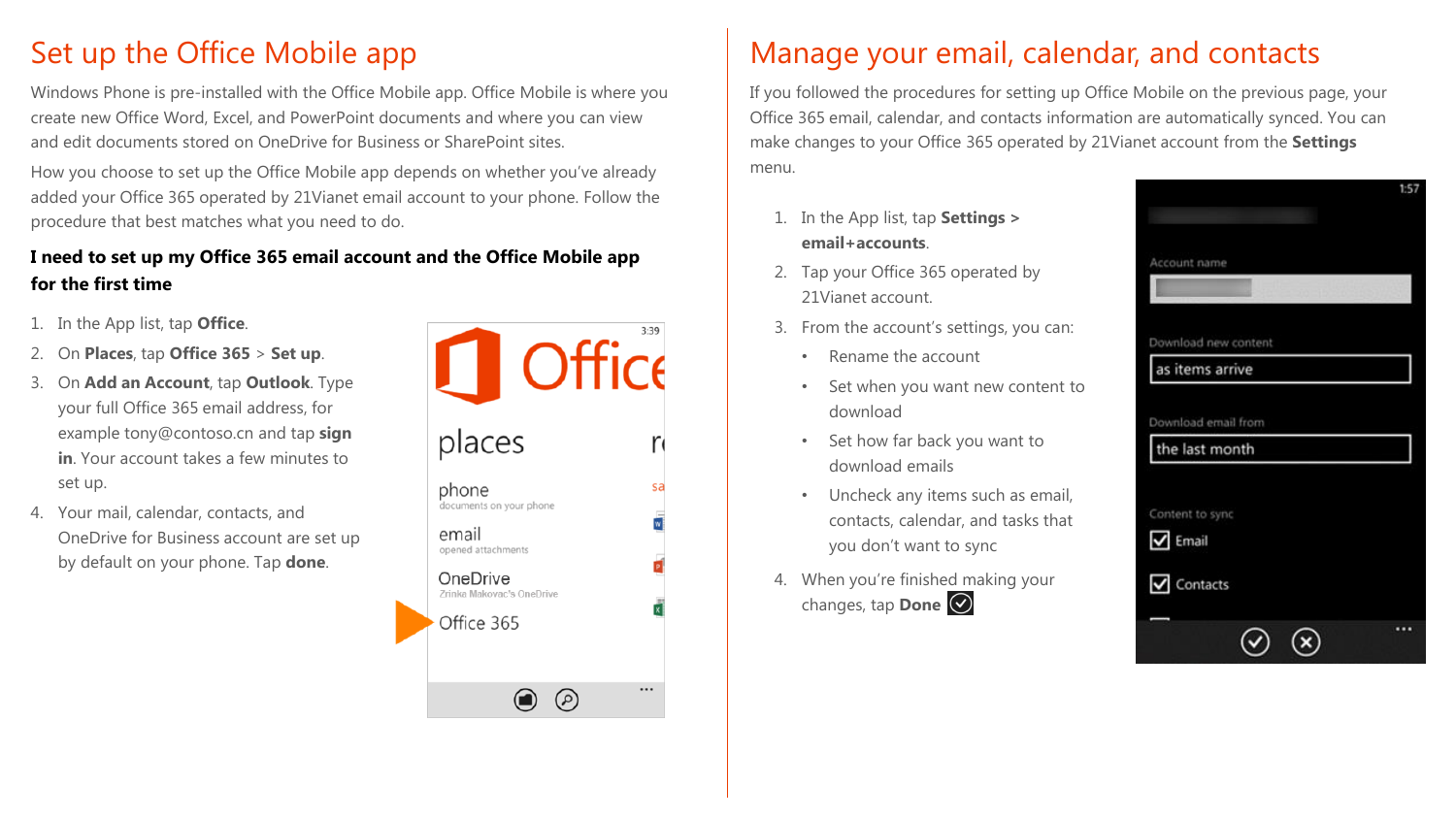# Access SharePoint sites and OneDrive for Business from Internet Explorer

You can also access SharePoint Online sites and OneDrive for Business files using the Internet Explorer browser on your Windows Phone.

- 1. Open Internet Explorer, and type the URL for your site in the address bar of the browser. For example, https://contoso-my.sharepoint.cn/personal/ <YourUserName>\_contoso\_cn is how the URL for a personal site like OneDrive for Business may look. For a team site, your URL may look something like https://contoso.sharepoint.cn/. (Replace "contoso" in the URL with your organization's domain name.)
- 2. When the Office 365 operated by 21Vianet login screen appears, type your user name and password, and then tap **Sign In**. You can navigate between the mobile view and PC View by tapping **Settings** .



Mobile view

#### Computer view

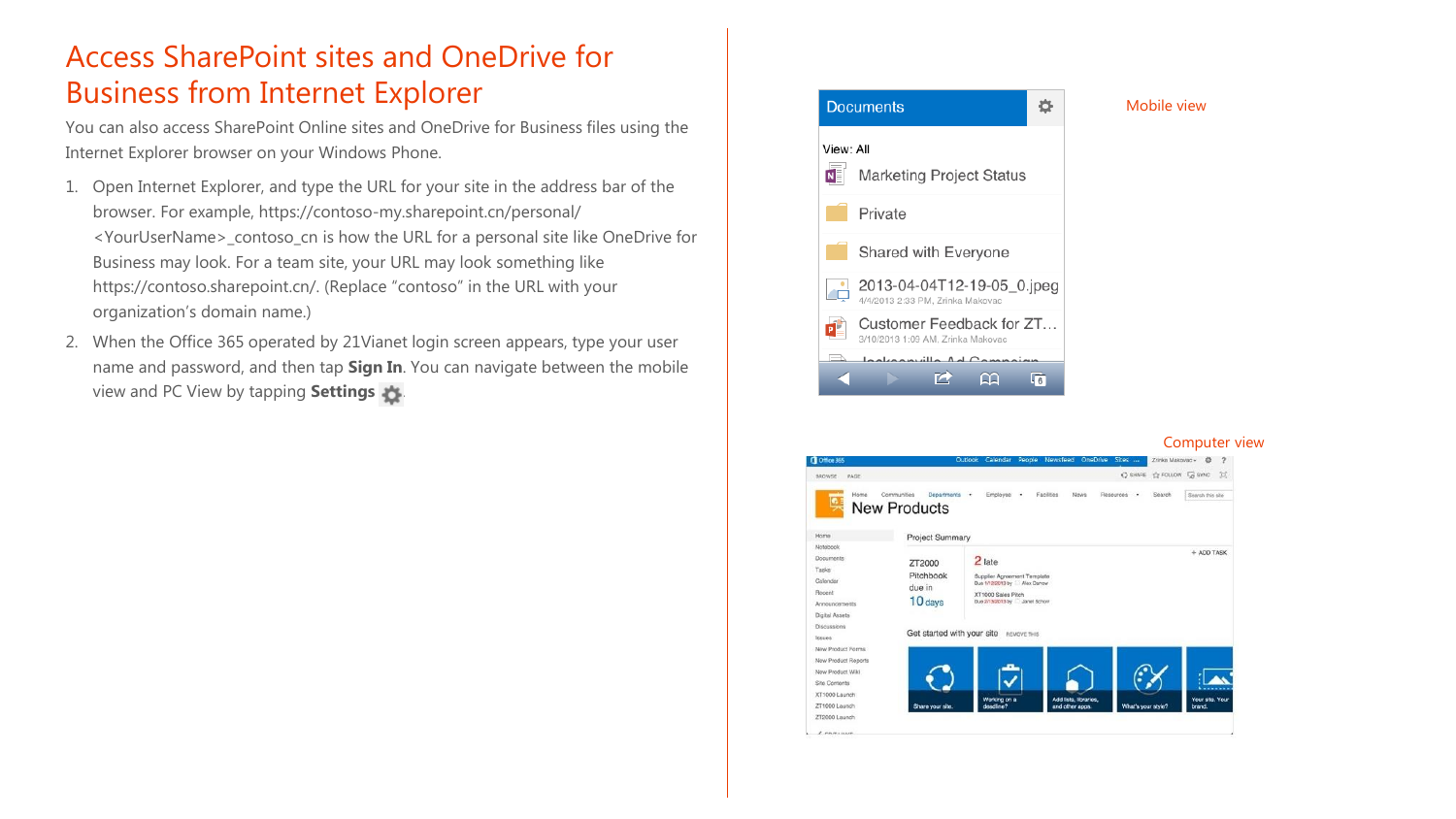# Set up the OneNote app

Like Office Mobile, other Windows Phone apps can make it easier to collaborate and working on the go. The OneNote app gives you instant access to notebooks in your OneDrive for Business library and team sites.

OneNote is pre-installed on Windows Phone. To get started, you need a Microsoft account<sup>\*</sup>

In the App list, tap **OneNote**. It automatically syncs with the OneNote notebook on your personal OneDrive. (Your personal OneDrive is included with a Microsoft account, such as Outlook.com or Hotmail.com.)\*



\*Please be aware that Microsoft accounts such as Outlook.com and Hotmail.com are provided by Microsoft Corporation and are subject to Microsoft's terms and conditions and privacy statements. The use of these accounts may result in customer data being transferred, stored and/or processed in the United States or any other country where Microsoft, its affiliates or service providers maintain facilities.

# Install the Lync app

With the Lync 2013 for Windows Phone app you can choose from several ways to communicate with others, including IM, audio calls, and video calls, using either Wi-Fi only or your cellular data connection when you're not connected to Wi-Fi.

- 1. In the App list, tap **Store**, and search for **Lync 2013**.
- 2. Tap **Install**. As soon as the app is installed, it appears on your phone.
- 3. To sign in, use your sign-in address (name@domain.cn) and password. In some instances a user name should be provided in the **More Details** area. If you haven't used Lync on your desktop computer and this is the first time you're using Lync, you need to have a Lync account created and a sign-in address. If you don't know this information, contact your workplace technical support. You cannot create a new Lync account from the Lync 2013 for Windows Phone app.

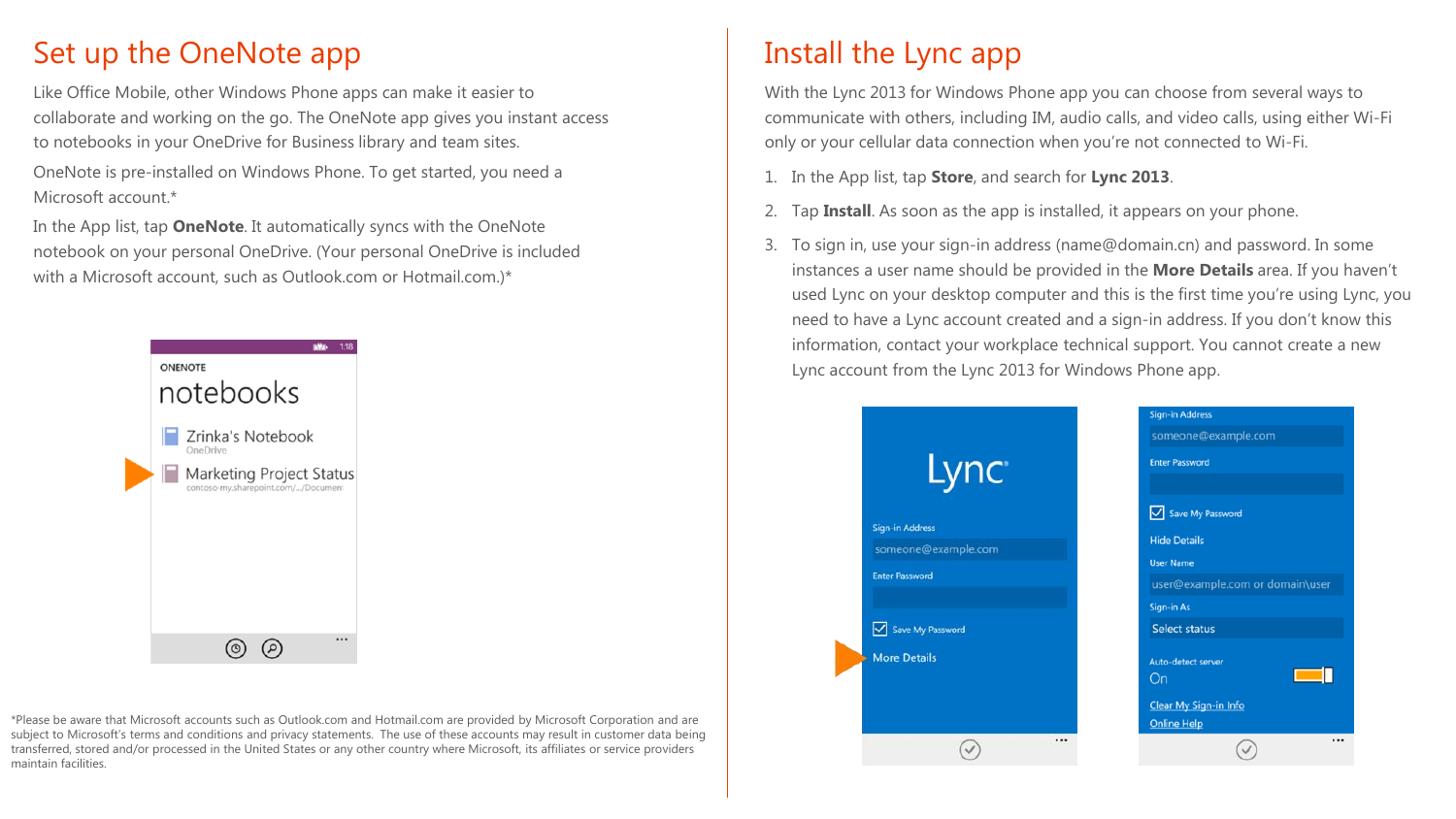# Use email

- **To check email –** On **Start**  $\blacksquare$ , select the email tile you want to open. Tap **Sync** cal to check for new messages.
- **To send email** Tap New  $\bigoplus$ , type your email, add recipients, and tap Send <sup>€</sup>.
- **To reply to an email −** Tap **Respond** , and tap **reply**, **reply all**, or **forward**.
- **To add an attachment to an email –** Tap **Attach** (**0**), and then do one of the following. Note that you can attach multiple photos to an email, but if you want to send more than one Office file or video, you need a message for each attachment.

#### **To attach a document**

- 1. In the **App list**, tap **Office** to open the **Office Hub**.
- 2. Tap to open the document you want to attach, and tap **More > Share**.
- 3. On the **Send From** screen, tap the email account you want to send the message from, type your message, and tap **Send** (= $\Theta$ ).

#### **To attach a photo**

- 1. On **Start :** tap the email account your want to use to send your message.
- 2. Tap **New**  $\left(\frac{\mathbf{F}}{\mathbf{F}}\right) > \mathbf{Attach}$ .
- 3. Tap all the photos you want to add. When you're finished, tap **Done**.
- 4. Type your message, and tap **Send** .

### **To attach a video you took on the phone**

- 1. In the **App list**, tap **Photos > Camera roll**.
- 2. Tap the video to open it. Tap **More**  $\mathbf{w}$  > **Share**.
- 3. On the **Send From** screen, tap the email account you want to send the message from, type your message, and tap **Send** (= $\Theta$ .
- **To check other folders −** Tap the email account, tap **More > folders**. Tap the folder you want to view (such as Sent, Drafts, and so on), and then tap **Sync**  $\circledR$ .

# Manage your calendar

Your calendar lets you create and track appointments and meetings.

**To view a calendar item −** Tap the **Calendar**  app on your Windows phone, and tap the appointment you want to view.

#### **To create a new meeting or appointment**

- 1. Tap the **Calendar** app and the time for your appointment.
- 2. Tap **Edit** $\bigcirc$ .
- 3. Tap your Office 365 account to add the item to the calendar. When you're done, tap **Send** or **Save**.

# Manage your contacts

Add, edit, or delete contacts from your Office 365 account.

- **To add a contact −** From the start screen, tap **People**.
- **To add a contact –** Tap **New** $(\text{+})$ , and type the contact information. When you're finished, tap **Save**.
- **To edit or delete a contact −** Tap the name of the contact and tap **Edit**  $\bigcirc$ . Modify the information, and tap  $Save$  $(n)$ . If you're deleting the contact, tap **Delete**.



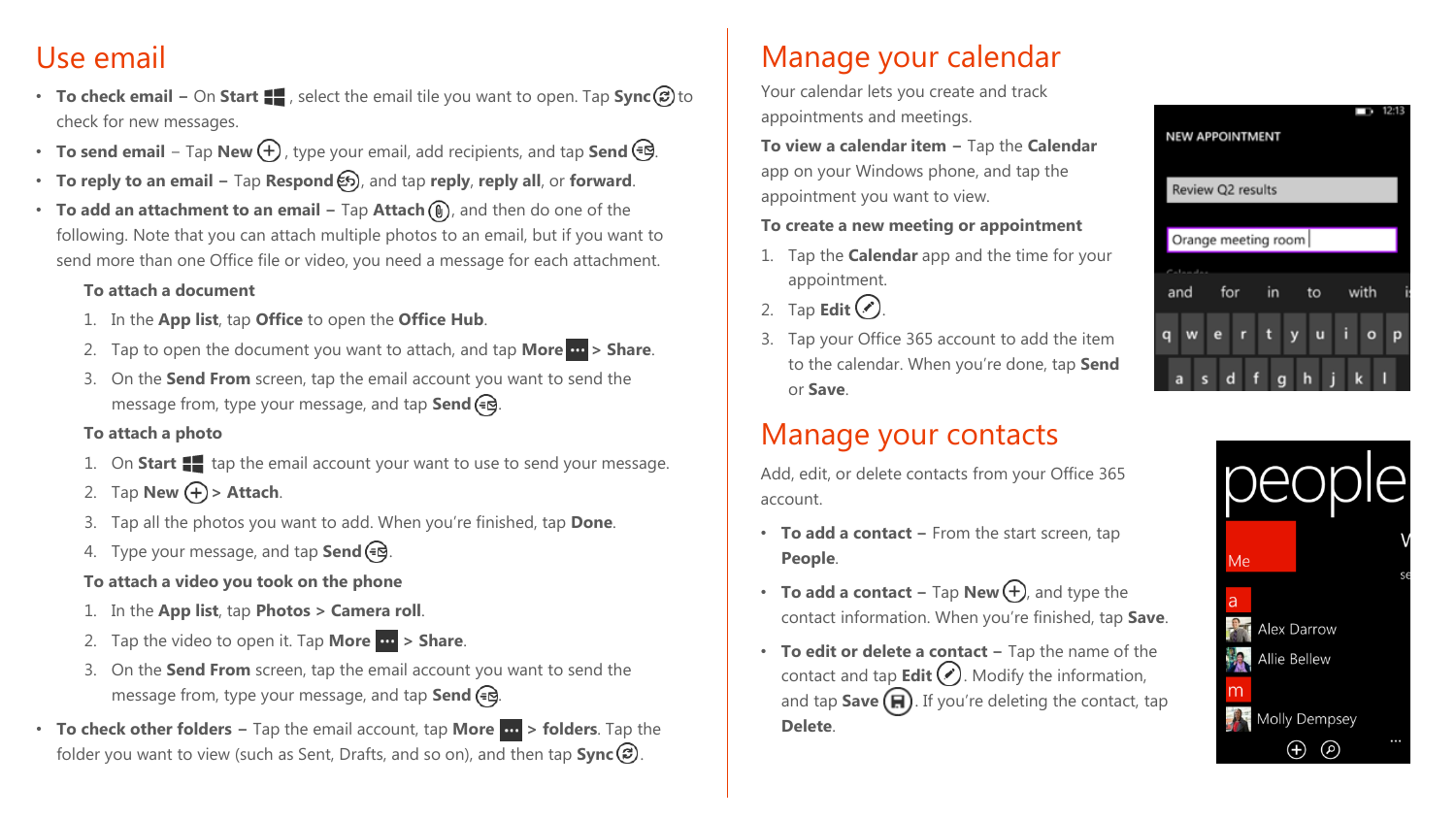# Collaborate and work on documents from OneDrive for Business or SharePoint team sites

A SharePoint team site is where your team communicates, shares documents, and works together on projects. OneDrive for Business is your personal site where you store files that only you can see but can still easily share with co-workers. You can access documents from either of those sites in the Office Mobile, but if you want to navigate the site, do that from the Internet Explorer browser on your Windows Phone.

To open OneDrive for Business or a SharePoint team site:

- 1. From the App list, tap **Internet Explorer**.
- 2. Type the URL for your site in the address bar of the browser. For example, https://contoso-my.sharepoint.cn/personal/ <YourUserName>\_contoso\_cn is how the URL for a personal site like OneDrive for Business site may look. For a team site, your URL may look something like https://contoso.sharepoint.cn/ (Replace contoso in the URL with your organization's domain name.) is how the URL for a personal site like OneDrive for Business site may look. For a team site, your URL may look something like https://contoso.sharepoint.cn. (Replace "contoso" in the URL with your organization's domain name.)

**Note** If you're unsure what the URL is for the site, navigate to it from your computer's browser, and note the URL in the address window, or email it to yourself so that you can copy and paste it.

- 3. When the Office 365 login screen appears, type your user name and password, and tap **Sign In**. (If the site opens in a mobile view and you want the PC view, tap **Settings**  $\rightarrow$  **> Switch to PC View.** To switch back to the mobile view tap **Settings > Mobile View**.)
- 4. If you're in the mobile view, tap **Settings**  $\bullet$  **> Site contents** to see a list of all content, such as document or list libraries on a site.

|  | Site contents     |  |
|--|-------------------|--|
|  | Switch to PC View |  |
|  | Sign Out :        |  |



**Tip** You can easily navigate between your OneDrive for Business site or any team site you're following by tapping **OneDrive** or **Sites** from the navigation header in the PC view.

Outlook Calendar People **OneDrive Sites Newsfeed**  $...$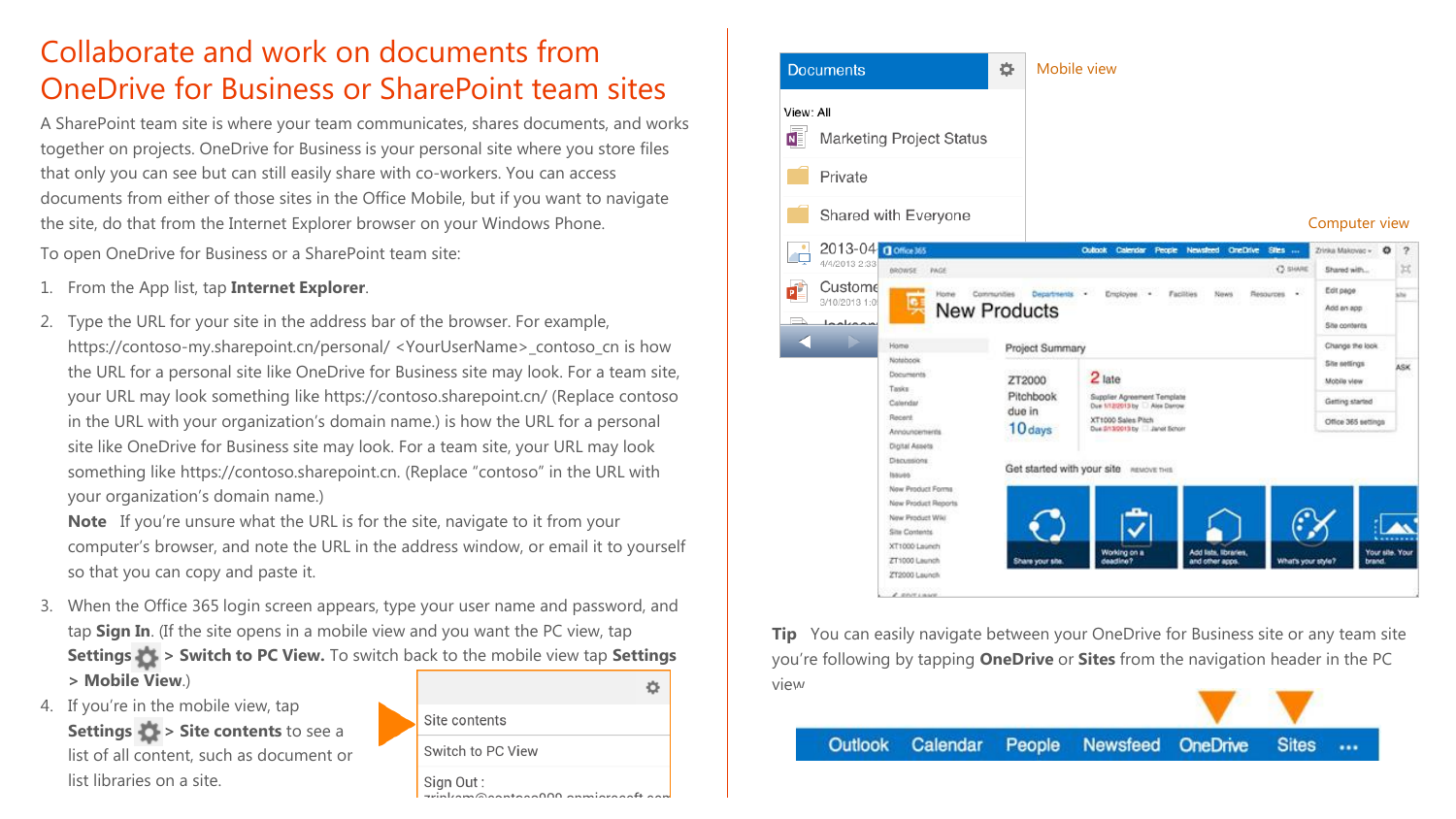# Use Windows Phone apps

Use Windows Phone apps designed to make collaborating and working on the go with Office 365 easier. These apps include Office Mobile, OneNote, and Lync 2013.

#### Use the Office Mobile app to view, create, share, and  $41.309$ edit documents

### Work with documents in the Office Hub

You can view, edit, and share most documents directly from **Office**.

**To edit or view a document** − Tap the document to open it. Make your changes, and tap **More**  $\mathbf{w}$  > Save.

**To share a document** − If the document is already open, tap **More > Share**. Tap the email account you want to send the message from, type your message, and tap **Send** .

**To create a new document** − Tap **New** . Select the type of document you want to create. Tap **More > Save**. On the **Save Document** screen, in **Save to**, select where you want to save the document to.

**To pin a document to Start or share, delete, or save it to another location** − Hold down the document name and select from the options: **Pin to start**, **Download now** (or **Delete from phone** if you've already saved it to your phone), **Share**, or **Save to**.



 $\circledcirc$ 

 $\circledcirc$ 

 $\cdots$ 

### Share a folder

- 1. In the App list, tap **Office**, and tap the folder you want to share.
- 2. Tap **Open in browser**. The SharePoint site where the folder is located opens.
- 3. Tap and hold down the name of the folder you want to share.
- 4. Tap **Share link** and in the **Share** menu, select how you want to share the folder (for example, by messaging, email, or social networks).



### Work offline

You can work on your Office documents when you're offline. Open a document to download it to your phone or create a new document. When you're ready to save your changes back to the server, be sure you're connected to the Internet, then tap **More > Save**.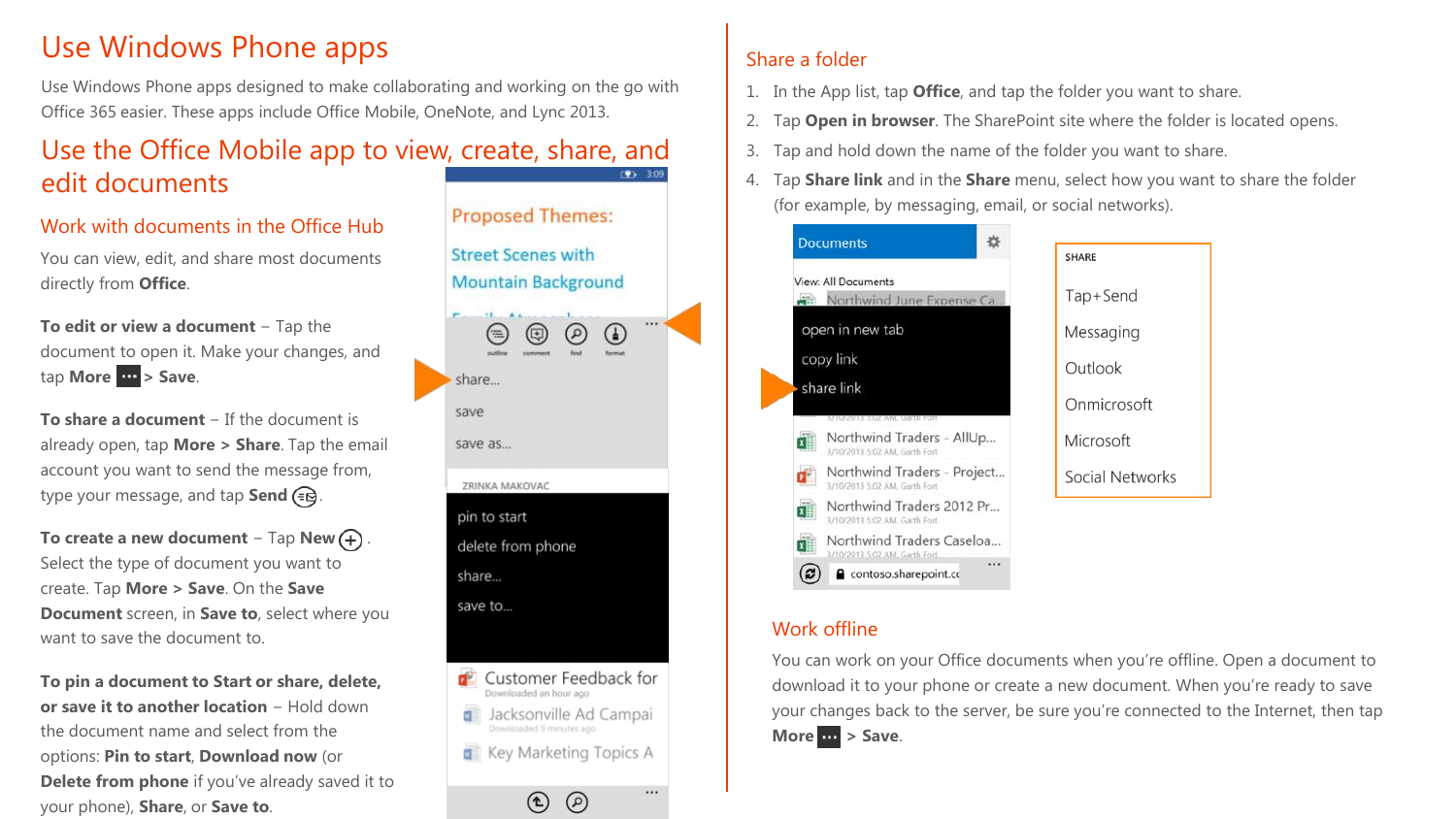| What you can do in Word                                           |                           |  |  |  |
|-------------------------------------------------------------------|---------------------------|--|--|--|
| Open these file types - .doc, .docx, .dot,<br>.dotx, .dotm, .docm | Share files through email |  |  |  |
| Edit these file types - .docx, .dotx                              | Find text                 |  |  |  |
| Add, delete, and display comments                                 | Format text               |  |  |  |

| What you can do in Excel |  |
|--------------------------|--|

| Open these file types - .xls, .xlsx, .xlt, .xltx,<br>.xlsm, .xltm | Find text within a workbook |
|-------------------------------------------------------------------|-----------------------------|
| Edit these file types - .xlsx, .xltx                              | Sort selected data          |
| Navigate through sheets in the Outline<br>View                    | Format cells                |
| Apply a filter                                                    | Clear cells                 |
| See the sum, average, etc. of a range with<br>AutoSum             | Undo/Redo                   |
| Add, delete, and display comments                                 | Share files through email   |

#### **What you can do in PowerPoint**

| Open these file types - .ppt, .pptx, .pps,<br>.ppsx, .pptm, .ppsm | Navigate through the slides in the<br>thumbnail view |
|-------------------------------------------------------------------|------------------------------------------------------|
| Edit these file types - .pptx, .pptm                              | Share the presentation via email                     |
| Add and edit slide notes                                          |                                                      |

# Use the OneNote app to view notebooks, take and share notes, and keep notes synced

#### Work with OneNote on your phone

#### **To sync, share, delete, or pin a page to Start**

- 1. From the OneNote app, open the page and tap **More** .
- 2. Select from the options to **Sync**, **Share**, **Delete**, or **Pin** the page.

#### **To create a new page**

• Tap **New**  $(+)$ 

#### **To share an entire notebook**

- 1. In the App list, tap **Office**.
- 2. Locate the folder that contains the notebook you want to share.
- 3. Tap **Open in browser**. The SharePoint site where the folder with the notebook opens.
- 4. Tap and hold down the OneNote notebook you want to share.
- 5. Tap **Share link**, and select how you want to share the notebook (for example by messaging, email, or social networks).

#### 8:03

办

< NORTHWIND TRADERS NO - NORTHWIND

#### History

 $6/21/2012$ 10:03 AM

#### 35 years of sights and sound